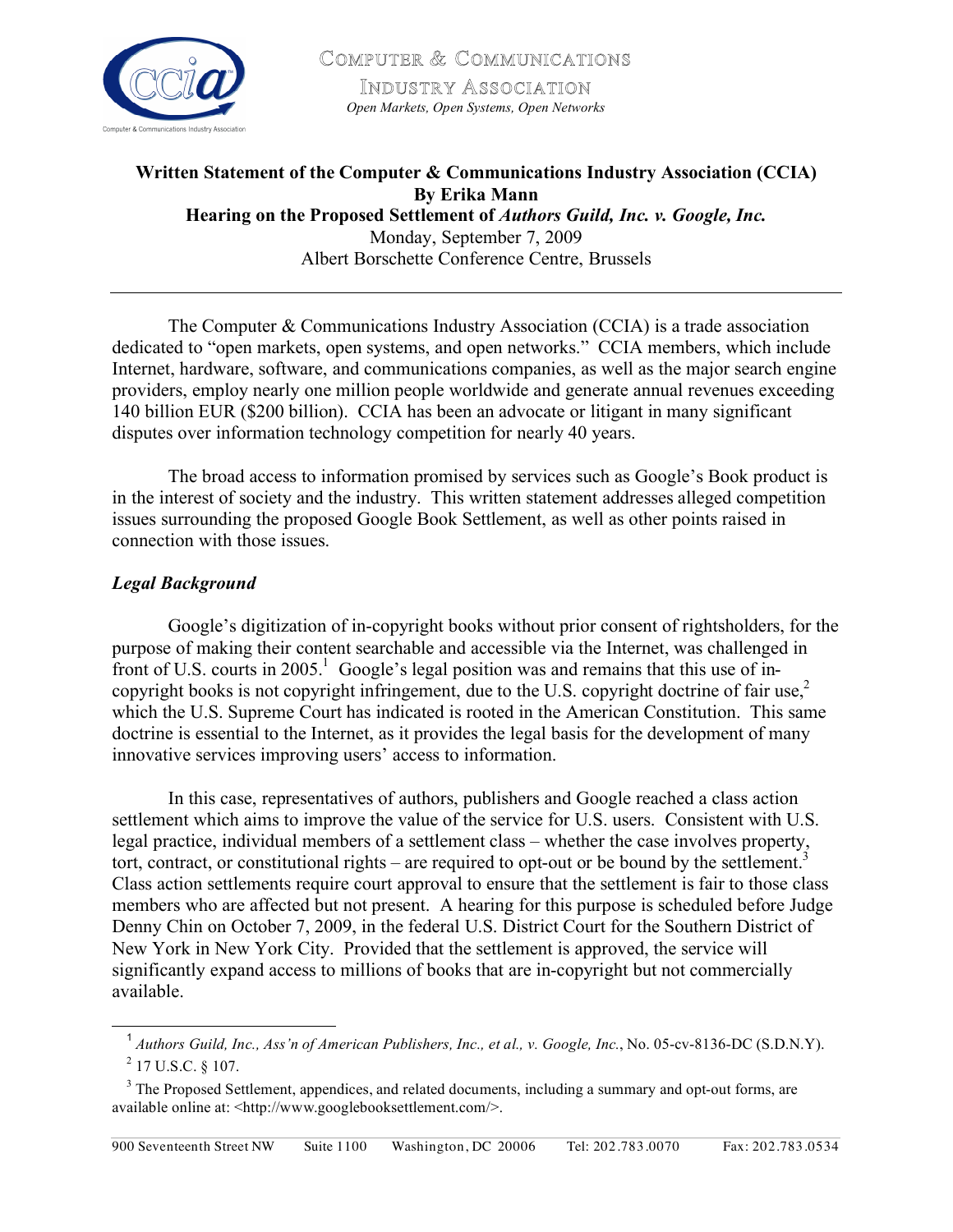#### *Analysis of Competition Issues*

 $\overline{a}$ 

Google's service will face stiff competition. Consumers have numerous options in accessing digital books. Notwithstanding the success of Amazon's "Kindle," digital books still account for less than 1% of sales, yet competitors have nevertheless announced various competing devices and related new services.<sup>4</sup> The perceived success of the Kindle has prompted others – including Barnes & Noble, Sony, and Samsung – to announce competing devices in the "increasingly competitive digital book war," the combined non-public-domain libraries of which substantially exceed 1 million.<sup>5</sup> Existing competition recently prompted Sony to cut prices on best-sellers in the library affiliated with its product.<sup>6</sup> At the same time, the sale of printed books online, enabled by industry veterans such as Barnes & Noble and Amazon.com is now being supplemented with innovative new print-on-demand services, some of which will make hundreds of thousands of never-before-accessible books available to the public.<sup>7</sup>

Like these competing services, Google is not a rightsholder, but a licensee. Unlike the copyright holders whose works Google has a non-exclusive license to use, Google does not have a government-backed right to exclude others from accessing, displaying, reproducing, or distributing the books at issue. Given these limitations, as a mere licensee – least of all a *nonexclusive* licensee – Google has little ability to abuse the copyright privilege.

## *1. Traditional High-Tech Competition Concerns*

For nearly 40 years, CCIA has fought against anticompetitive behavior in the technology industries, and brings this experience to its review of this settlement. When one reviews the proposed settlement for anticompetitive threats, however, there is little evidence for concern. CCIA views stated concerns about competition with skepticism. The openness of the Google Book platform presents minimal risk to competition. Google employs the widely accessible, non-proprietary ePub file format, which is based upon open standards, as well the widely adopted PDF file format.<sup>8</sup> In complex-product markets, interoperability and open standards are

<sup>4</sup> Although total sales remain a sliver of the overall market for literary works, sales estimates from the Association of American Publishers show a 57.8% growth rate from 2002-08. *See* Association of American Publishers, "2008 S1 Report, Estimated Book Publishing Industry Net Sales 2002-2008," *available a*t <http://www.publishers.org>.

<sup>5</sup> *See* Michelle Megna, "Sony Plans New Kindle Rival, Adopts Open Format," Internet News, Aug. 13, 2009, *available at* <http://www.internetnews.com/ec-news/print.php/3830966>. *See also* Michelle Megna, "Barnes & Noble's Reply to Kindle to Debut in 2010," Internet News, July 21, 2009, *available at*

<sup>&</sup>lt;http://www.internetnews.com/ec-news/print.php/3830966>; "Samsung takes on giant Amazon in e-books," Korea Herald, July 28, 2009, *available at*

<sup>&</sup>lt;http://www.koreaherald.co.kr/NEWKHSITE/data/html dir/2009/07/28/200907280064.asp>.

<sup>6</sup> *See* Brad Stone & Mokoto Rich, "Sony to Cut E-Book Prices and Offer New Readers," N.Y. Times, Aug. 4, 2009, *available at* <http://www.nytimes.com/2009/08/05/technology/personaltech/05sony.html>.

<sup>7</sup> *See, e.g.*, "Agreement With Amazon Will Make U-M Digital Books Widely Available," July 21, 2009, *available at* <http://www.lib.umich.edu/news/amazon-agreement>.

<sup>8</sup> *See* Chris Snyder, "Sony-Google E-book Deal A Win for ePub, Openness," Wired Magazine, Mar. 19, 2009, *available at* <http://www.wired.com/epicenter/2009/03/sony-google-e-b/>; Brandon Badger, "Inside Google Books: Download Over a Million Public Domain Books from Google Books in the Open EPUB Format," Aug. 26, 2009, *available at* <http://booksearch.blogspot.com/2009/08/download-over-million-public-domain.html> (discussing available file formats).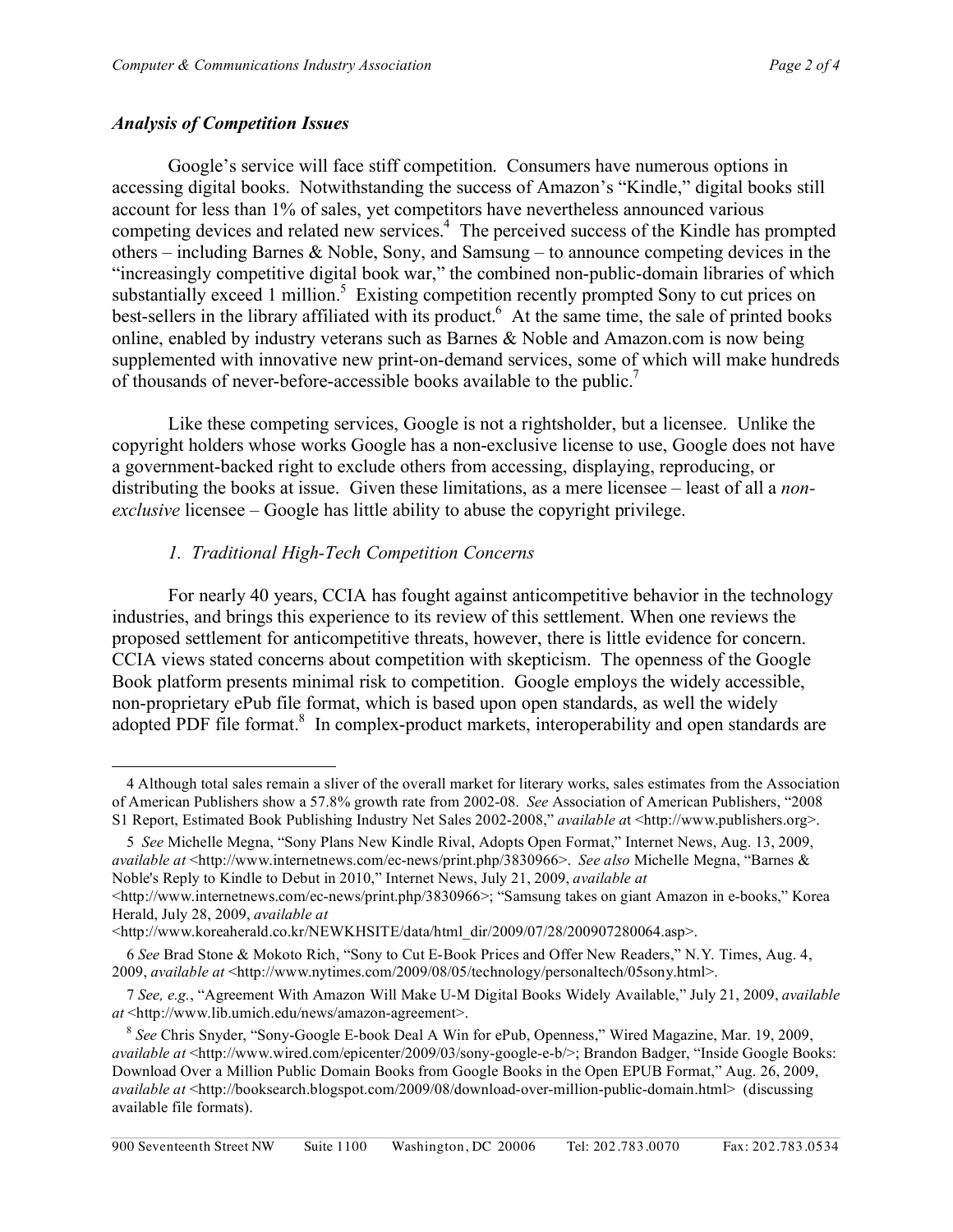crucial to promoting competition. Efforts to prevent or enable interoperability should be a key indicator of whether anticompetitive motives are at work. Google's commitment to open file formats indicates that a product or service is unlikely to prevent competitors from interoperating.

 Google also supports Creative Commons licensing, providing rightsholders choices between a variety of permissive licensing options, should they choose to distribute works under such terms. Moreover, the fact that the book service will be accessible through a generalpurpose web browser means that any web-enabled device can access it. The existing book service is not specifically tied to a proprietary device, unlike some of its competitors, nor have users of the existing book service been forced to purchase unrelated products or services through unnecessary bundling. Additionally, Google has made publicly available a variety of application programming interfaces (APIs) that enable the product to be integrated into third party sites, like publishers or booksellers sites. Instead of walling users into a proprietary ecosystem, the current service is a broadly open platform.

## *2. The Settlement Promotes Market Entry.*

Rather than posing competition concerns, we think this settlement will ease entry into the market for several reasons. The settlement establishes a not-for-profit Books Rights Registry (BRR), which is charged with clarifying the status of in-copyright, out-of-print works. The BRR will be directed to seek out rightsholders of in-copyright books, and also pays out royalties, thus creating for the first time an incentive for rightsholders to step forward and claim potentially orphaned works. Because it may be difficult in some cases to determine who, if anyone, maintains the rights in an out-of-print work, the clarification of a work's rights status would benefit the entire marketplace, worldwide. Potential Google competitors may take advantage of the Registry's labors and license newly clarified books for competing services. By thus lowering risks and licensing costs, the settlement may encourage competitors to enter the market, or may encourage participants who exited the market to reenter.

Some critics have expressed concerns regarding Google's license to use orphan works. This is a counterintuitive argument: Google's license to use books that no one seems to want creates a product against which no one can compete. We think the number of orphan works is overstated, and will be reduced dramatically by the efforts of the Book Rights Registry. In any event, it is not clear that there is much demand for orphan works: as the Authors Guild President Roy Blount has said, orphaned works by definition provided little commercial appeal for print publishers.

Nor do we see significant problems pertaining to the Book Rights Registry. The BRR will license works to other services that will compete with Google. We hope and expect such competition to occur. Because this is a non-exclusive arrangement, Google will *not* have sole access to the benefits created by the BRR. At the same time, the BRR is not the sole source for rights management.

The settlement only affects U.S. copyright interests, and the service will only be available in the United States, although this will include the U.S. copyright interests of European